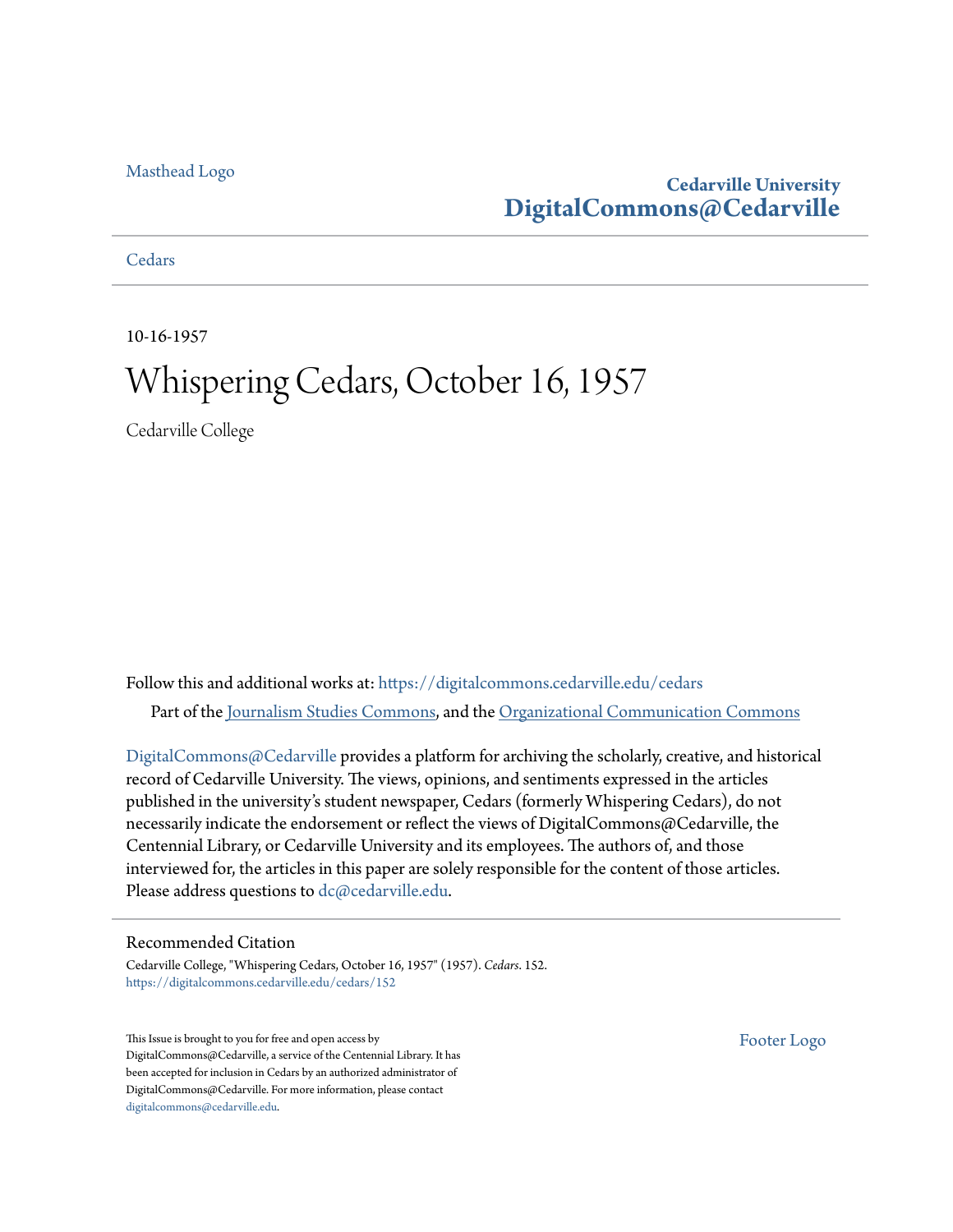# $||\cdot|| \cdot ||S|| \cap \mathbb{R} \cup \mathbb{R}$  is a contributed by

 $^{\textrm{A}}$  Weekly Student Publication From Cedarville College

Vol. II Wednesday, October 16, 1957 No. 3

#### CEDARVILLE INITIATES FRESHMEN, OCT. 9-11

Wednesday, Thursday . and Friday of last week were the dates of this year's Freshmen Initiation.

JV.

)

October 12, twenty-three regulations were read.<br>members of Alpha Chi and At the chapel that m members of Alpha Chi and At the chapel that mor-<br>Gamma Chi enjoyed the ring Freshmen girls were Gamma Chi enjoyed t h e ning Freshmen girls were<br>world famous ice show -- wiewed with wonder and a world famous ice show  $\rightarrow$  viewed with wonder and a-Holiday on Ice of 1958,at mazement. They were wear-

show included many acts, boot, one shoe, a nylon each of which portrayed hose and an ordinary sock.<br>something in particular. The most peculiar thing Productions such as "Aladdin' and His Wonder- heard of pony :tails on<br>ful Lamp," "Waterama", the side of your head? "Fiesta in Spain;" and The fellows wore back-<br>"Alice in Toyland," were ward shirts with a tie. .  $H$  ice in . Toyland," were ward shirts with a tie supplemented by comedy hanging down the back. acts,an acrobatic team, a They were only allowed to juggler and little four- shave one side of . their

by elaborate costumes and they shaved a strip down outstanding lighting, was· the back of each leg., brought to a close by the .All Freshmen carried entire cast in a number. called "Happy Holidays to iney must have a handker-You" which presented the chief for at any time a various holidays of the sophomore could demand  $\mathcal{F}$  year.

At five o'clock Wednes-HOLIDAY ON ICE day morning .the Freshmen were .routed out to the On Saturday evening, gym. At the gym rules and

the Hobert Arena in Troy. ing upside-down skirts, The spectacular  $i$  c  $e$  unmatched blouses, o n e The most peculiar thing was their hair - Whoever the side of your head?

hanging down the back. year-old Debbie Williams. faces, but, to make up The show, characterized for the unshaven side.

their books in a suitcase.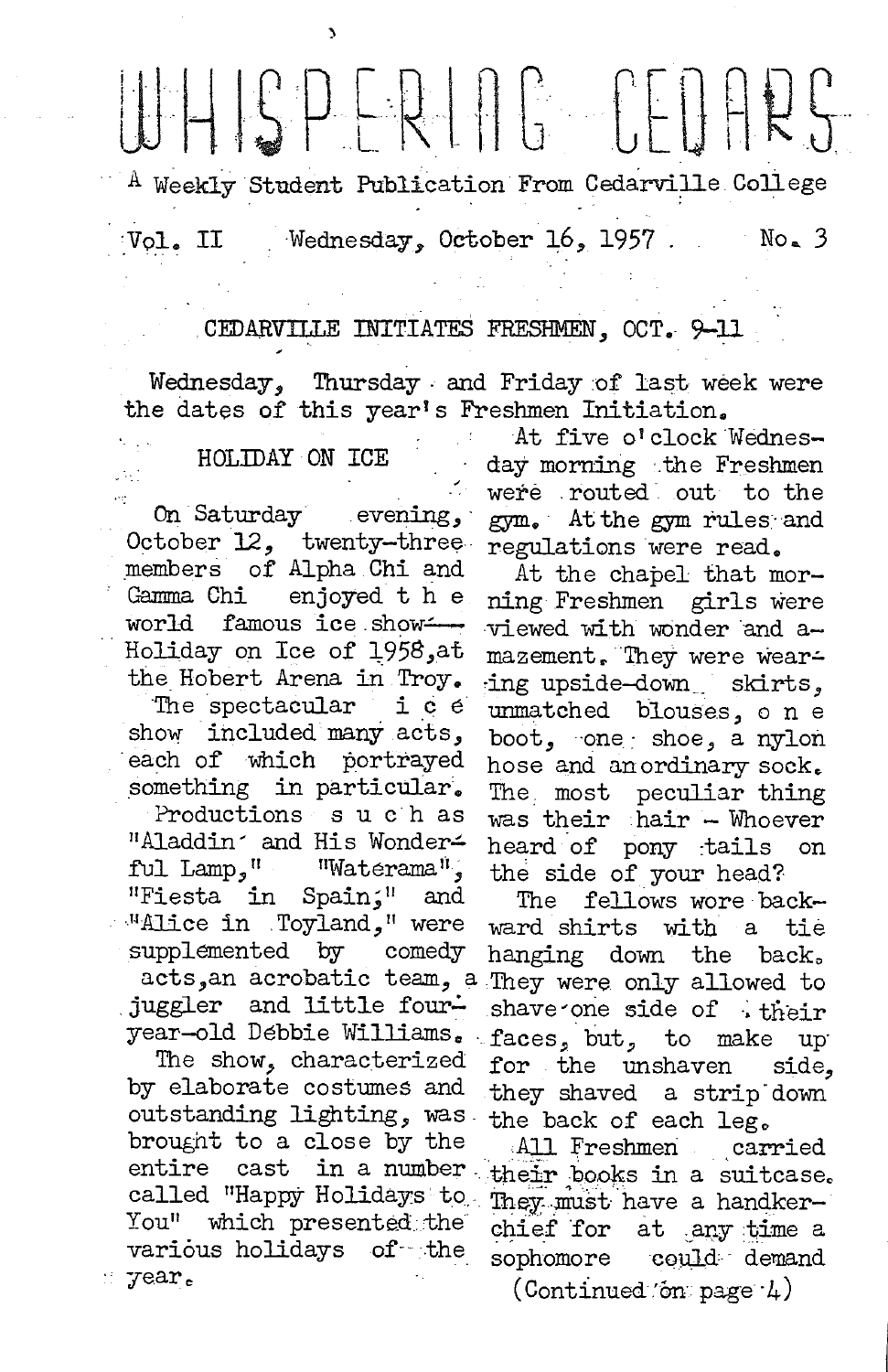#### MINIATURE ESSAY

reading! You have delib- orthadox "non-sense." erately continued to dis- Mhy have you read this? obey this order, but I Were you simply curious say the third time, stop as to the meaning of the reading the is theme!! unusual introduction?

#### EDITORTAT

"Did you say you had to do research on a history paper now? Well, I'msorry friend, but there is play practice, remember?

"Oh, no! And I was going to work on our homecoming display for a few minutes too." -

of that assignment for the Lordship of Christ by Bible Doctrine?"

looked at it yet."

 $\mathbb{E}^{\text{II}}$  Don't forget V.C. meet : ing tonite!"

. "Can't be there. I have to work."

Do you find yourself in such a dither? The Whispering Cedars Staffadmits that we are bewilderingly busy. However, we have learned to say with the Psalmist, "My timesare in Thy hand. "Take me and use me for Thy glory. If this is our objective, ourtasks will become lighter under the direction of His provided strength.

far, probably nothing will stop you now because! Do not read this arti-you are perplexed about cle, I repeat, s t o p the meaning of this un-

Ι Since you have read this think not. The true reason for your disobedience is the fact that you are by nature "à child of disobedience." At this moment, unless God has saved your soul, you are rebelling against the assertion that you are a rebellious character. Unregenerate hearts cry for liberty and a "throwing off" of authority in "Say-what did you think their lives. They reject saying, "We will not have "Couldn't tell, you this man to rule over us" I haven't a s much a s and by so doing voice the

#### STAFF

Ruth Yost . . . . Editor Esther Chesebro.asst. ed. Fred Brooks Alberta Carr Keith Collett Carolyn Hale Ruth Himsel: Bob Humphreys Dave Matson Cliff Miller Sandy Millikin Hublall Sookram Roy Wood Mr. Wittig.. Advisor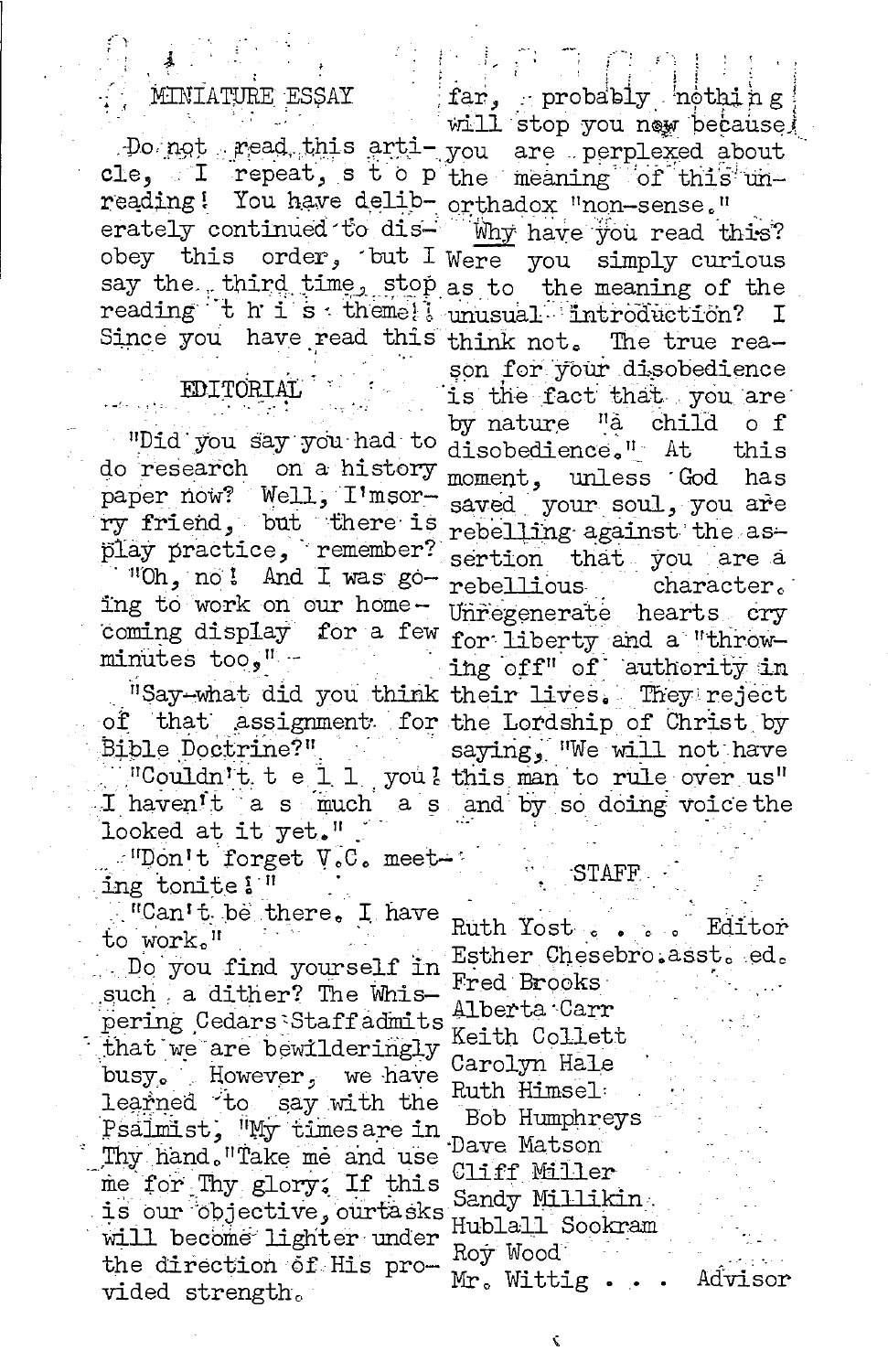$\sim 10^{12}$  . Well, another Freshmen initiation is over, and it is good to see they have decided to conform to society in their maner of attire.

It is also good to see they have survived all the bug spray!

All the Freshmen girls have either 'gargled Alum water, washed with shaving lather or shampooed their hair with eggs.

Jim is now an excellent shoe shiner, however, some of the fellows perfer fryed eggs for breakfast instead of raw eggs for a night snack.

We also received a first class proposal --- I wonder if the effect will be as great this coming summer as last year's demonstration had on this summer? Time will tell.

To top the events of the night, the Sophomore-Junic ice follies had quite an team won the basket<sup>2</sup>ball game. Too bad, Freshmen!

#### CHAPEL CALENDAR

#### HAPPY HONEYMOON!

Congratulations to Mr. and Mrs. Harold Pyle. May Miss Peggy Stockwell the Lord richly bless your. Rev, and Mrs. Wittig. marriage. \*\*\*\*\*\*\*\*

## CAMPUS WHISPERS

What's this between John I<sub>s</sub> and Micky? Goke bottles?

We have heard that a certain alto is being<br>seranaded by a certain tenor. Could you tell us, Lois Dodson?

It was reported that Dining Hall songs have an effect, on the lives of the students. Do you think so Shirley?

We heard that Jim and Lois J.are hearing things. Could it be wedding bells?

From a refiable source: Jack:  $Gook$  thinks that  $\frac{1}{2}$ of the Senior girls are simply wonderfull and

ਾ <sup>ਹੈ</sup> ਕਿ ਵੱਲ ਵਿਰਵਾਸ ਰੁਪਤ f From all appearances we are able to gain, the effect on campus. That right, Les and Barb?

Announcement: For any- $\sigma^{\mu\nu}$  . one interested in wrestling. Lessons are given Wednesday-Student Council in Cedar Shack at 6:30-Thursday-Prof. Paul Wyland. 7:15 p.m. by instructor  $\cdots$  . Tost .

GUESTS TO OUR CAMPUS